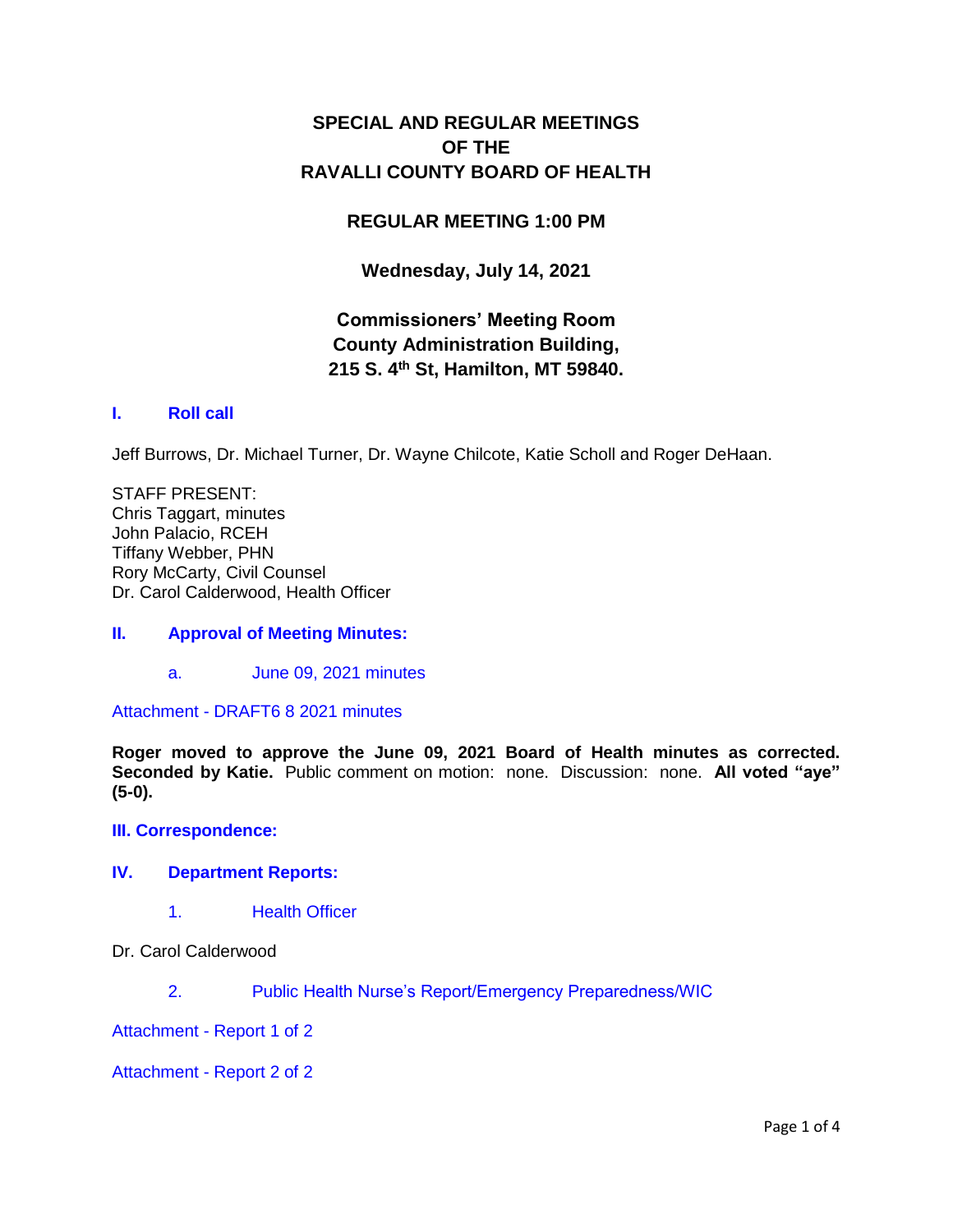Tiffany Webber, PHN

3. [Environmental Health Report](http://ravalli-mt.granicus.com/wordlinkreceiver.php?clip_id=2cb8a489-4e98-4c41-b8d6-d261d4d8694b&meta_id=7a805152-3d79-4686-8f24-6f1d2aa3037c&time=596)

John Palacio, RCEH

### **V. [New Business:](http://ravalli-mt.granicus.com/wordlinkreceiver.php?clip_id=2cb8a489-4e98-4c41-b8d6-d261d4d8694b&meta_id=b024c5fa-0131-4c64-af90-c9239561263b&time=1340)**

- 1. ["Discussion with possible decision on the Variance request by WGM Group](http://ravalli-mt.granicus.com/wordlinkreceiver.php?clip_id=2cb8a489-4e98-4c41-b8d6-d261d4d8694b&meta_id=863b2c94-3244-4503-aeb5-e8ce42258810&time=1341)  [on behalf of Marcus Daly Hospital. Variance request to start construction prior](http://ravalli-mt.granicus.com/wordlinkreceiver.php?clip_id=2cb8a489-4e98-4c41-b8d6-d261d4d8694b&meta_id=863b2c94-3244-4503-aeb5-e8ce42258810&time=1341)  [to septic permit issuance." –](http://ravalli-mt.granicus.com/wordlinkreceiver.php?clip_id=2cb8a489-4e98-4c41-b8d6-d261d4d8694b&meta_id=863b2c94-3244-4503-aeb5-e8ce42258810&time=1341) JP
- [Attachment -](http://ravalli-mt.granicus.com/DocumentViewer.php?file=ravalli-mt_f32132693c379ca70abf078445ad097b.pdf) Request

[Attachment -](http://ravalli-mt.granicus.com/DocumentViewer.php?file=ravalli-mt_3e3396bbeaf7e12f0be3bb8ded9cb701.PDF) Ex A

[Attachment](http://ravalli-mt.granicus.com/DocumentViewer.php?file=ravalli-mt_654d73478eefe8dbcd5d238b28a47dcc.pdf) - Ex B

[Attachment -](http://ravalli-mt.granicus.com/DocumentViewer.php?file=ravalli-mt_8bb49c59202887120989948c1c30445b.pdf) Staff Report

Present: Abby Indreland, WGM Pete Dunn, MDMH Savana Gregory, Architect and General Contractor

Public comment: Steven Gronbeck Skip Chisholm

Variance Criteria Review – Conclusions of Law (COL): **COL1 A: BOH Consensus - is satisfied.**

**COL 1 B: BOH Consensus - is satisfied.**

**COL 1 C: BOH Consensus - is satisfied.**

**COL 1 D: BOH Consensus - is satisfied.**

**COL 1 E: BOH Consensus - is satisfied.**

**COL 1 F: BOH Consensus - is satisfied.**

**COL 1 G: BOH Consensus - is satisfied.**

COL 2:

**Katie, Dr. Turner and Dr. Chilcote - not satisfied. Jeff and Roger - are satisfied.**

**Variance is now denied due to the split of 3 -2 vote on COL 2**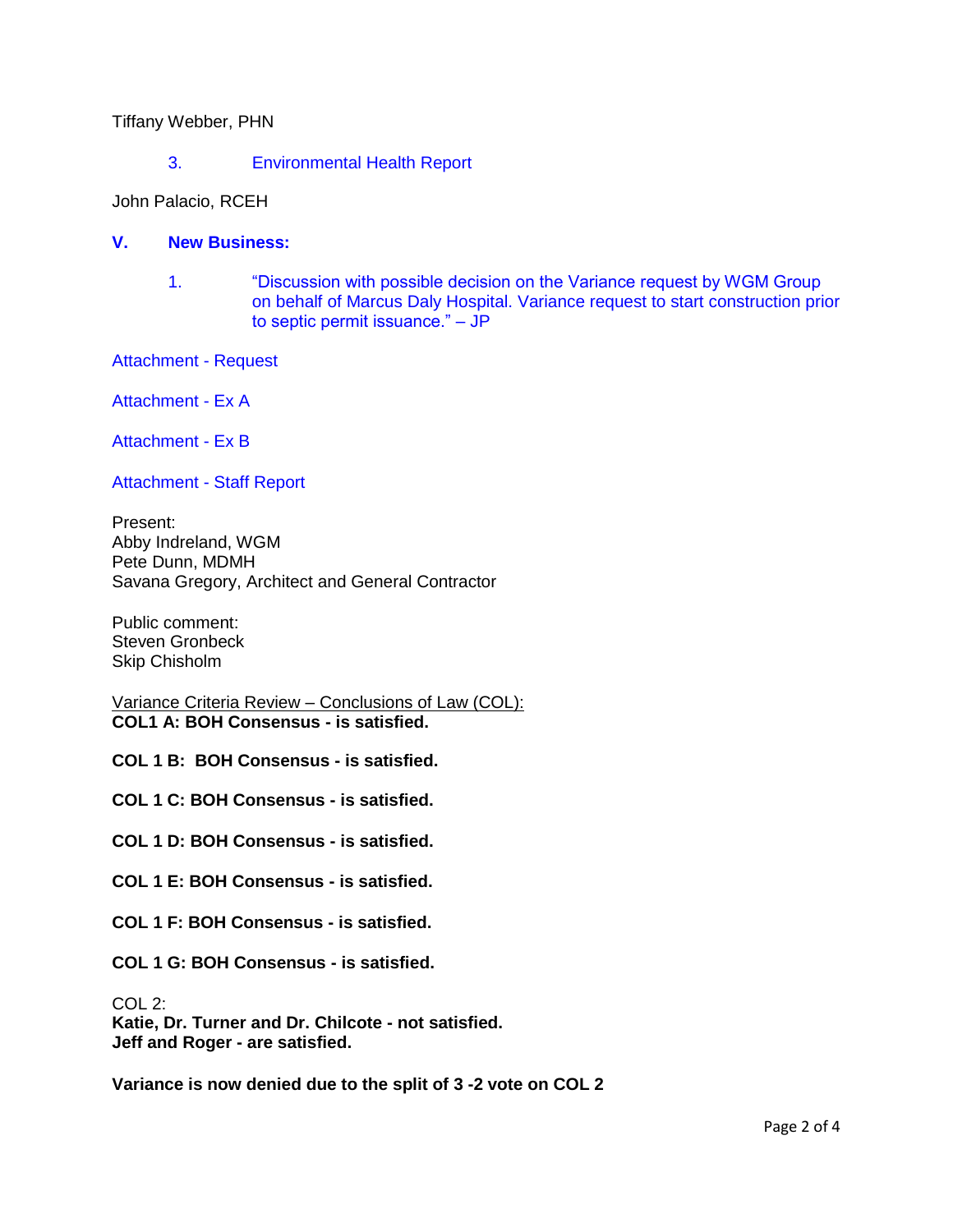Public comment: Steven Gronbeck Skip Chisholm

> 2. ["Discussion with possible decision on the appeal by Kathie Butts on behalf of](http://ravalli-mt.granicus.com/wordlinkreceiver.php?clip_id=2cb8a489-4e98-4c41-b8d6-d261d4d8694b&meta_id=7f1f1492-0959-4182-b719-cc4862c41db2&time=7054)  [Isamadlog Prop 001 LLC. Appeal to grant a replacement wastewater system](http://ravalli-mt.granicus.com/wordlinkreceiver.php?clip_id=2cb8a489-4e98-4c41-b8d6-d261d4d8694b&meta_id=7f1f1492-0959-4182-b719-cc4862c41db2&time=7054)  [permit, denied by RCEH." –](http://ravalli-mt.granicus.com/wordlinkreceiver.php?clip_id=2cb8a489-4e98-4c41-b8d6-d261d4d8694b&meta_id=7f1f1492-0959-4182-b719-cc4862c41db2&time=7054) JP

[Attachment -](http://ravalli-mt.granicus.com/DocumentViewer.php?file=ravalli-mt_71547dc0964e95c87c7b6ef38bc6e9c9.pdf) Staff Report

Present: Kathie Butts, Representative Trel SiIdorik, Property Owner

#### Findings of Fact (FOF):

FOF 1: The historical aerial photos show a house on property between 1995 and 2006;

FOF 2: MDEQ did issue an approval, in 1999, for a replacement system;

FOF 3: Verbal testimony was given that a house was there;

FOF 4: The property is located within the flood fringe;

FOF 5: We did not find any evidence of a septic on site and concluded that the Highway 93 construction took place over the septic site.

**Dr. Chilcote moved that based upon the Findings of Fact to approve the appeal as requested, contingent upon the replacement system being placed in the best location with the most natural soils for a residential/commercial use, not to exceed 300 GPD, and that the determined best location occur with the assistance of RCEH and that a three year deadline for being permitted be in place. Seconded by Dr. Turner.** Public comment on motion: Skip Chisholm. Discussion: Katie, John Palacio, Roger and Jeff. **All voted "aye" (5-0).**

3. ["Discussion with possible decision on the allowance of an Experimental](http://ravalli-mt.granicus.com/wordlinkreceiver.php?clip_id=2cb8a489-4e98-4c41-b8d6-d261d4d8694b&meta_id=18a433bb-ae05-45d1-b89a-10eab856837e&time=10974)  [System as an approved Wastewater Treatment System submitted by Scott](http://ravalli-mt.granicus.com/wordlinkreceiver.php?clip_id=2cb8a489-4e98-4c41-b8d6-d261d4d8694b&meta_id=18a433bb-ae05-45d1-b89a-10eab856837e&time=10974)  [Moore of Eljen Corporation." -](http://ravalli-mt.granicus.com/wordlinkreceiver.php?clip_id=2cb8a489-4e98-4c41-b8d6-d261d4d8694b&meta_id=18a433bb-ae05-45d1-b89a-10eab856837e&time=10974) JP

TABLED to August 2021, BOH meeting.

4. ["Discussion with a possible decision on a Compliance Order for the Property](http://ravalli-mt.granicus.com/wordlinkreceiver.php?clip_id=2cb8a489-4e98-4c41-b8d6-d261d4d8694b&meta_id=540a5118-69d2-4e20-aeb3-7c314fa255d0&time=10983)  [at 807 Bear Creek Trail, Victor. Failed system, second dwelling without an](http://ravalli-mt.granicus.com/wordlinkreceiver.php?clip_id=2cb8a489-4e98-4c41-b8d6-d261d4d8694b&meta_id=540a5118-69d2-4e20-aeb3-7c314fa255d0&time=10983)  [approved wastewater system, and RV's used as residences." –](http://ravalli-mt.granicus.com/wordlinkreceiver.php?clip_id=2cb8a489-4e98-4c41-b8d6-d261d4d8694b&meta_id=540a5118-69d2-4e20-aeb3-7c314fa255d0&time=10983) JP

[Attachment -](http://ravalli-mt.granicus.com/DocumentViewer.php?file=ravalli-mt_71117fae9ead6b52cac34b3446e6b708.pdf) Letter

#### Attachment - [Compliance Order](http://ravalli-mt.granicus.com/DocumentViewer.php?file=ravalli-mt_43fb2a718c426b275e9c7d9b84dc7f7d.pdf)

**Katie moved to approve issuing a compliance order immediately for 807 Bear Creek Trail, to include the following conditions:**

- **1. By July 28, 2021, have all RV's removed from the Property or ceased to be used as Occupied Buildings.**
- **2. By July 23, 2021, have the septic tank pumped and the pumper's report sent to Ravalli County Environmental Health by July 23, 2021.**